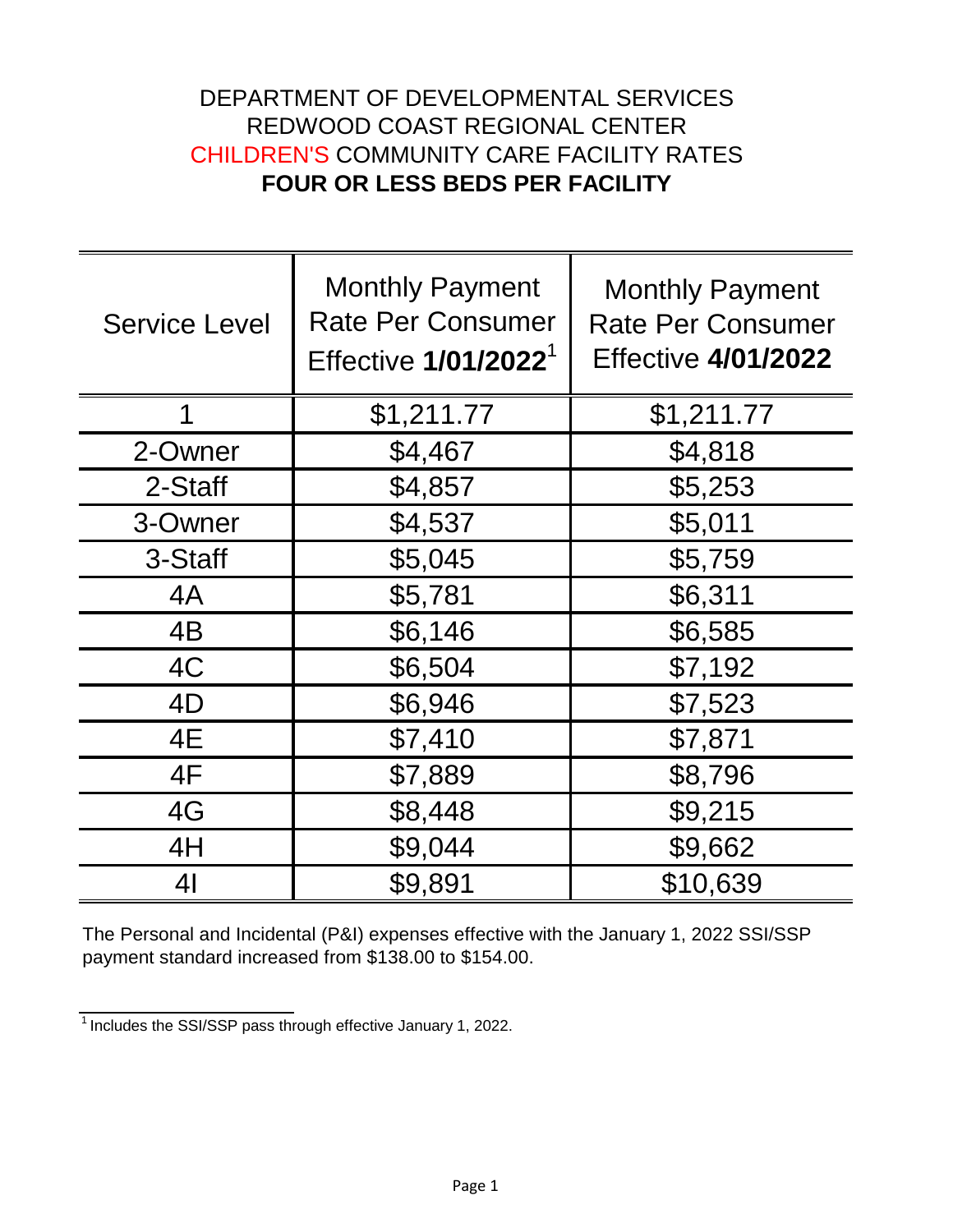## DEPARTMENT OF DEVELOPMENTAL SERVICES REDWOOD COAST REGIONAL CENTER CHILDREN'S COMMUNITY CARE FACILITY RATES **FIVE OR SIX BEDS PER FACILITY**

| <b>Service Level</b> | <b>Monthly Payment</b><br><b>Rate Per Consumer</b><br>Effective 1/01/2022 <sup>1</sup> | <b>Monthly Payment</b><br><b>Rate Per Consumer</b><br><b>Effective 4/01/2022</b> |
|----------------------|----------------------------------------------------------------------------------------|----------------------------------------------------------------------------------|
| 1                    | \$1,211.77                                                                             | \$1,211.77                                                                       |
| 2-Owner              | \$3,095                                                                                | \$3,496                                                                          |
| 2-Staff              | \$3,377                                                                                | \$3,811                                                                          |
| 3-Owner              | \$3,696                                                                                | \$4,287                                                                          |
| 3-Staff              | \$4,060                                                                                | \$4,831                                                                          |
| 4A                   | \$4,645                                                                                | \$5,269                                                                          |
| 4B                   | \$4,985                                                                                | \$5,524                                                                          |
| 4C                   | \$5,324                                                                                | \$6,143                                                                          |
| 4D                   | \$5,720                                                                                | \$6,440                                                                          |
| 4E                   | \$6,163                                                                                | \$6,772                                                                          |
| 4F                   | \$6,612                                                                                | \$7,681                                                                          |
| 4G                   | \$7,120                                                                                | \$8,062                                                                          |
| 4H                   | \$7,682                                                                                | \$8,483                                                                          |
| 41                   | \$8,476                                                                                | \$9,450                                                                          |

The Personal and Incidental (P&I) expenses effective with the January 1, 2022 SSI/SSP payment standard increased from \$138.00 to \$154.00.

 $\frac{1}{1}$  Includes the SSI/SSP pass through effective January 1, 2022.